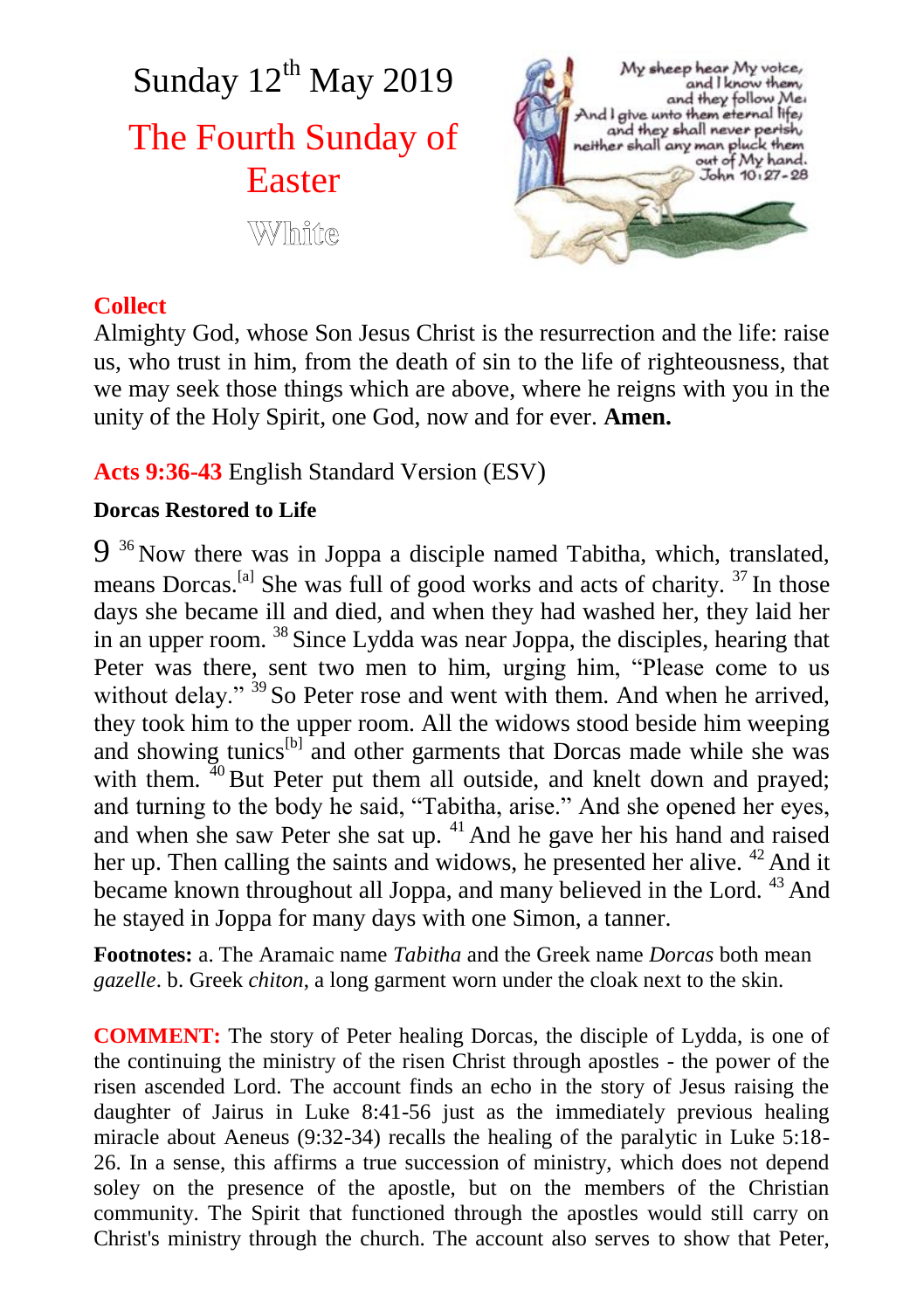the recognised leader of the signals that Peter, actually initiated the Gentile mission. Yet the main narrative from 13:1 on deals almost exclusively with Paul probably owing to the fact that Luke accompanied Paul on missions.

# **John 10:22-30** English Standard Version (ESV)

### **I and the Father Are One**

 $10^{22}$  At that time the Feast of Dedication took place at Jerusalem. It was winter,  $^{23}$  and Jesus was walking in the temple, in the colonnade of Solomon.  $24$  So the Jews gathered around him and said to him, "How long will you keep us in suspense? If you are the Christ, tell us plainly." <sup>25</sup> Jesus answered them, "I told you, and you do not believe. The works that I do in my Father's name bear witness about me, <sup>26</sup> but you do not believe because you are not among my sheep.  $27$  My sheep hear my voice, and I know them, and they follow me.  $^{28}$  I give them eternal life, and they will never perish, and no one will snatch them out of my hand.  $29$  My Father, who has given them to me,  $^{[a]}$  is greater than all, and no one is able to snatch them out of the Father's hand.  $30 \text{ I}$  and the Father are one."

**Footnote:** a. Some manuscripts *What my Father has given to me*.

**COMMENT:** Thus far, John tells us, Jesus is accused of having only hinted at who he is. Now the hecklers who followed his every move so they could entrap him wanted him to declare himself openly. He insisted that he had already told them by his actions and they would not believe. Only those who were capable of recognizing him as the true Messiah would follow him as a flock follows its shepherd. The festival of the Dedication is celebrated today as Hanukkah, or the Festival of Lights, which occurs on the 25th of the Hebrew month, Chislev, somewhere near our Christmas. Its origin lies in the rededication of the temple after the Maccabean Revolt of 165 BC. According to the Jewish legend, when the temple was purified, only one cruse of unpolluted ritual oil was found intact. It contained only enough oil to last a single day. By a miracle the contents that little cruse lasted for the full eight days of the rededication period until new oil could be prepared according to the correct ritual formula. The portico in which this incident took place was a columned and roofed area which enclosed the temple precincts. Some models or drawings of the temple show columns on all four sides. In most reconstructions, the name Solomon's Portico is generally reserved for the eastern side only. It was breached by the Shushan or Beautiful Gate which gave general access from the Kidron Valley to the Temple Mount and the Court of the Gentiles. The portico on the north side was named the Royal Porch. People walked there to pray and meditate. There too Rabbis strolled as they talked to their disciples (not necessarily students) and expounded their particular doctrines and interpretations of the traditional faith. The narrative includes the corroborating data that "it was winter." Such details seem to suggest that the story comes from an eyewitness. If it was the apostle John whose account of this incident is reported here, he certainly would have been aware of this location and the message Jesus delivered to his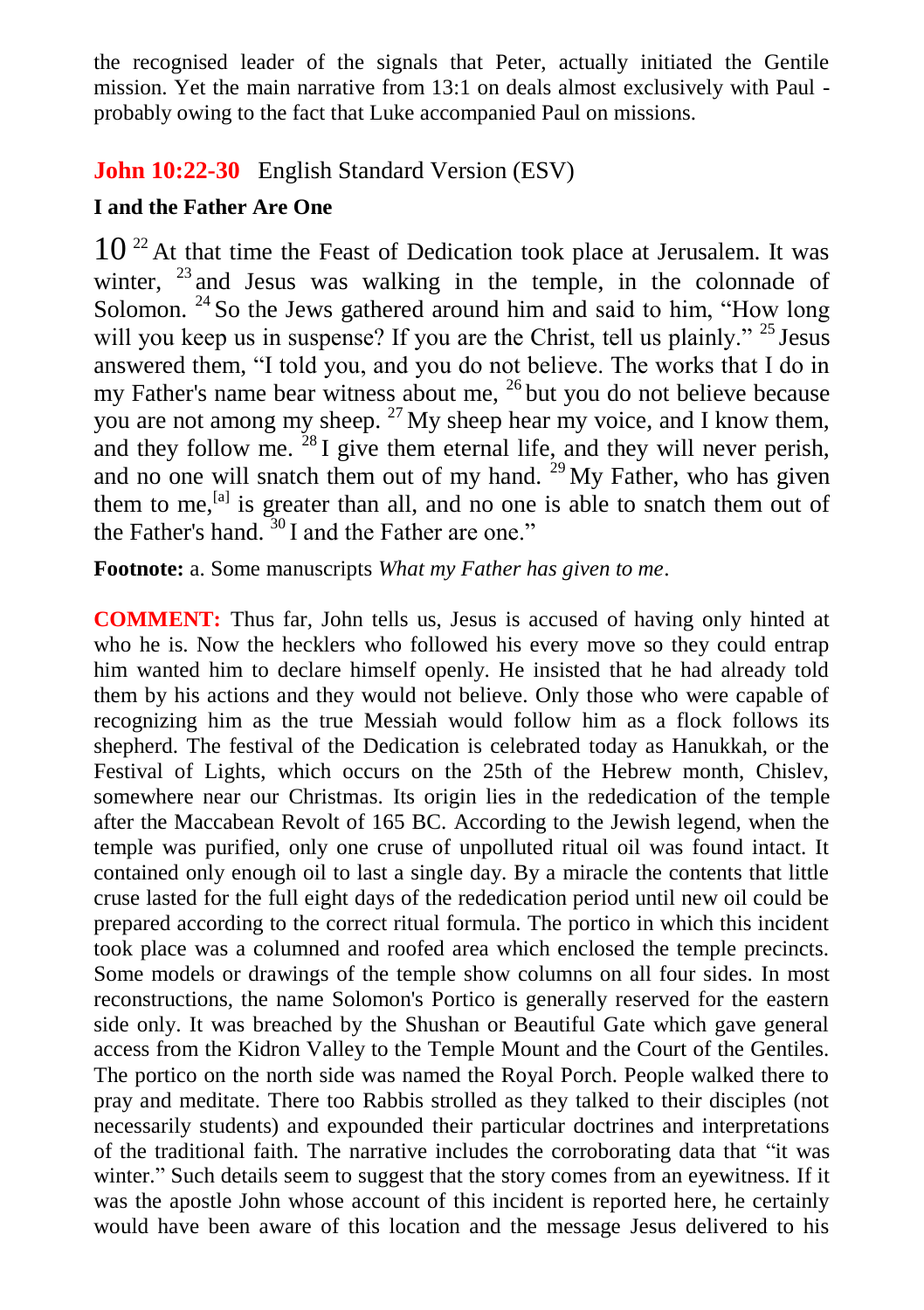disciples. The content of Jesus' conversation with his opponents is a continuation of the teaching in 10:1-18 in which another messianic declaration, "I am the good shepherd," is the central focus. Typical of John's sub-plot of a continuing controversy with the Jewish authorities, he has Jesus confirm the difference between those who believe and follow him, and those who don't. Obviously John was writing this to exhort his own community at the end of the 1st century to remain faithful under duress, a theme which is extensively elaborated in the Book of Revelation - this is also the challenge for the  $21<sup>st</sup>$  Century.

# **Psalm 23** *Dominus regit me* Grail Psalter

# R **The Lord is my shepherd: there is nothing I shall want.**

 $<sup>1</sup>$  The Lord is my shepherd;</sup> there is nothing I shall want. <sup>2</sup> Fresh and green are the pastures where he gives me repose. Near restful waters he leads me, <sup>3</sup> to revive my drooping spirit.  $\overline{\mathbf{R}}$ 

He guides me along the right path; he is true to his name. <sup>4</sup> If I should walk in the valley of darkness no evil would I fear. You are there with your crook and your staff; with these you give me comfort.  $\mathbb{R}^7$ 

<sup>5</sup> You have prepared a banquet for me in the sight of my foes. My head you have anointed with oil; my cup is overflowing.  $\mathbb{R}^7$ 

<sup>6</sup> Surely goodness and kindness shall follow me all the days of my life. In the Lord's own house shall I dwell for ever and ever.  $\mathbf{R}$ 

**Glory be to the Father, and to the Son : and to the Holy Spirit; as it was in the beginning, is now, and ever shall be : world without end. Amen.**